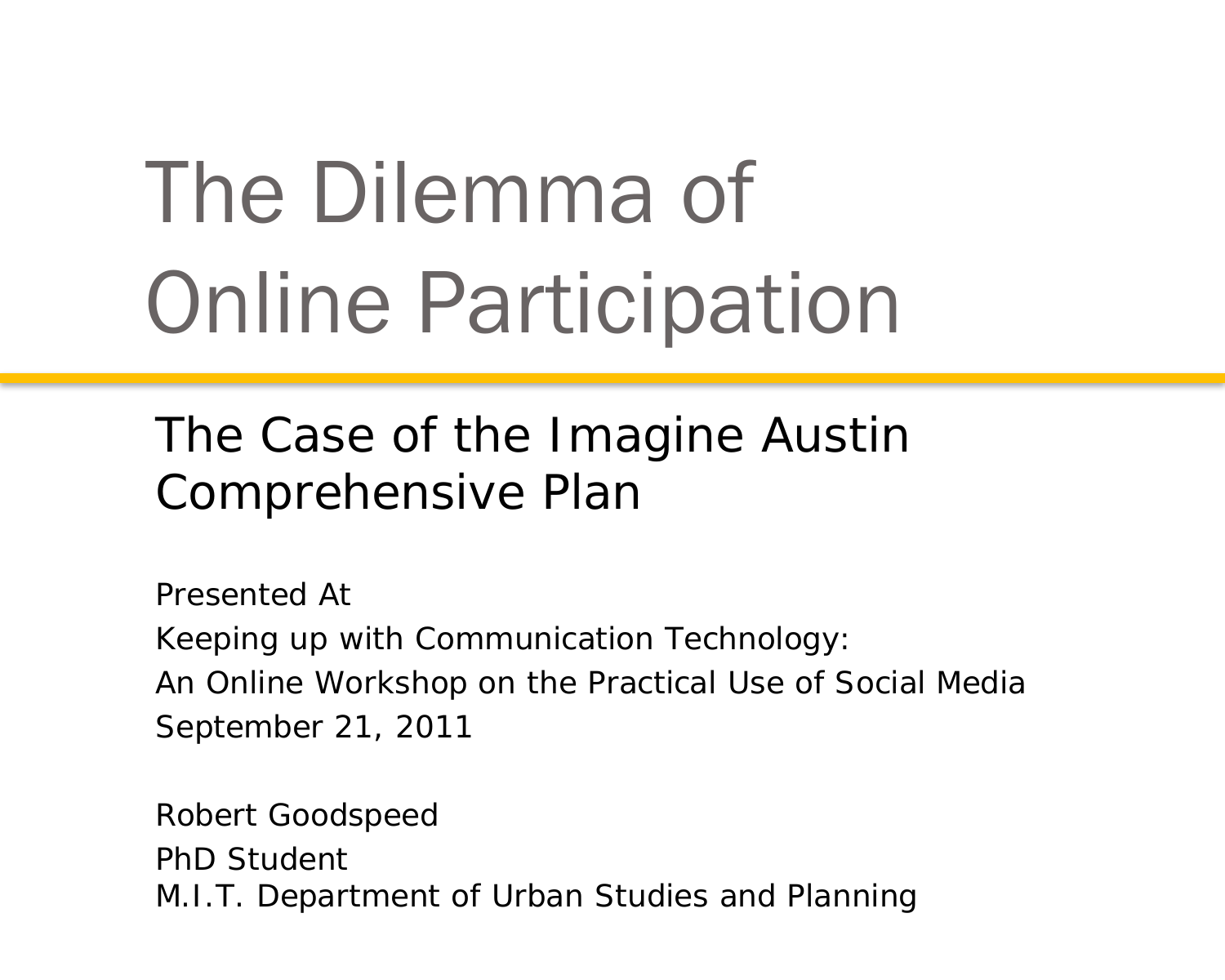### Key Questions

- 1. What are the **goals** can you accomplish with social media?
- 2. Which **citizens** will you reach, and how do your actions determine who you will reach?
- 3. What **unintended effects** will social media use have in your projects?
- 4. What lessons can we draw when creating **social media plans**?

Findings based on case study of Austin Comprehensive Plan that compared interaction and participation through:

- Facebook
- **Twitter**
- Website and blog
- **Online survey**
- Public and private meetings
- Mail Survey
- **Others**



We need your piece of the puzzle to plan Austin's future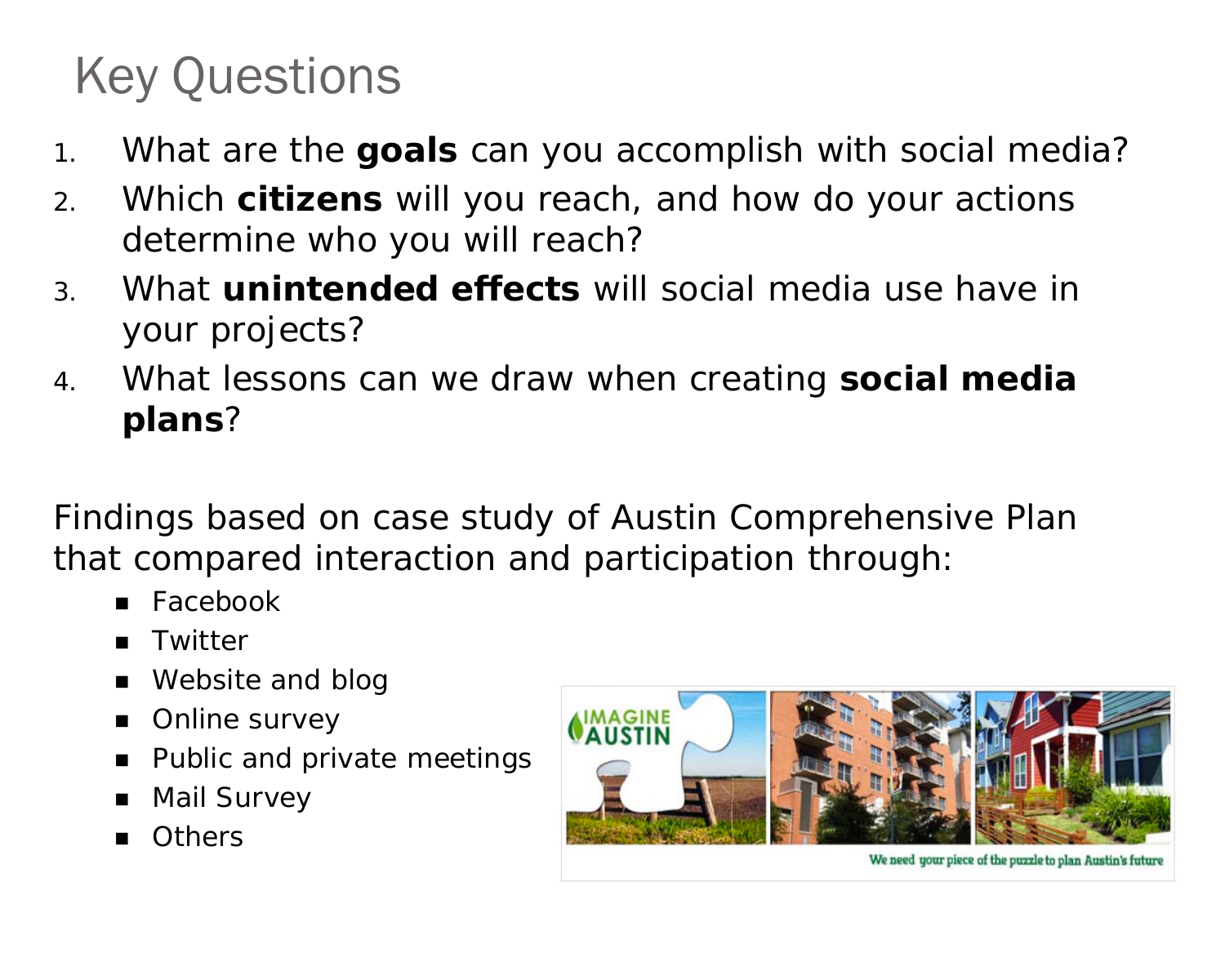## What Goals Can You Accomplish With Social Media?

- Participation (normative goals, from Fung 2006)
	- **Legitimacy □** Seek views **Fffectiveness L** Local knowledge  $\square$  Innovative ideas



Social media are not well suited to these goals

- Justice
	- $\Box$  Create pressure for officials to act a certain way (Also Needleman, Arnstein)
- Individual participant outcomes (learning, empowerment)
- Community outcomes (empowerment, civic capacity)
- **n** Marketing (instrumental goals)
	- **Publicity**
	- **Branding**
	- Manipulation
	- *May be justified in the context of a normative goal*



Social media are excellent at these goals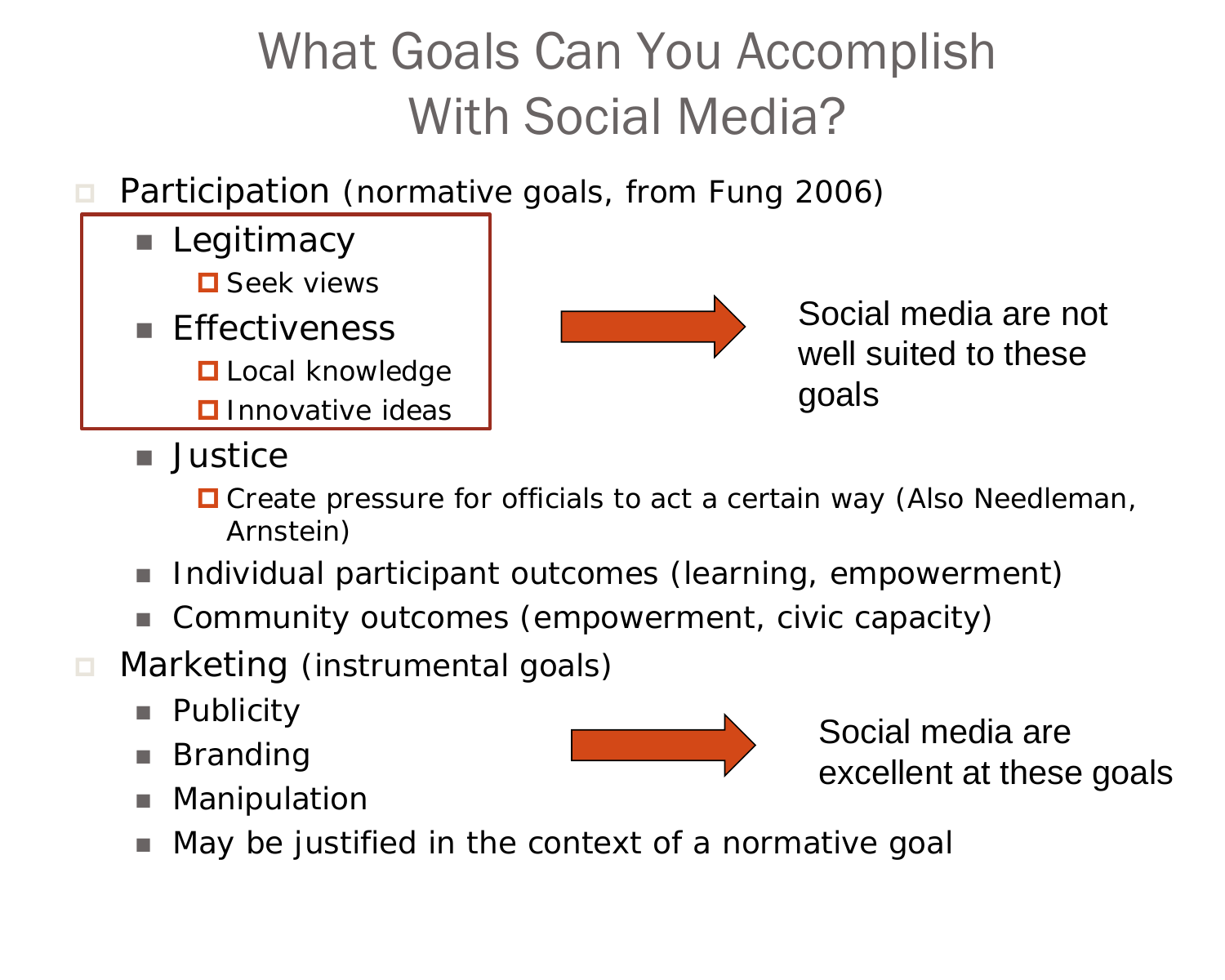### What Citizens Will You Reach?

### $\Box$  How similar are participants to the community?

- **Demographic** profile may be different from the public, but not different than existing public meeting attendees
- For large-scale participatory processes, **views** are more similar, despite demographic differences
- What can you do to reach representative audiences?
	- **Pick social media networks popular in your community**
	- Use **languages** spoken in the community
	- Use **recruitment** to conduct outreach in underrepresented community

| % of population                        | <b>American</b><br>Community<br><b>Survey, 2006-</b><br>2008 | Community<br><b>Forum</b><br><b>Series</b><br>$(N=1,240)$ | <b>Online</b><br><b>Participants</b><br>$(N=65)$ |
|----------------------------------------|--------------------------------------------------------------|-----------------------------------------------------------|--------------------------------------------------|
| Female                                 | 48%                                                          | 58%                                                       | 56%                                              |
| Hispanic                               | 35%                                                          | 12%                                                       | 9%                                               |
| Under 29                               | n/a                                                          | 20%                                                       | 21%                                              |
| 65 and older                           | 7%                                                           | 7%                                                        | 11%                                              |
| High school or less                    | 35%                                                          | 5%                                                        | 4%                                               |
| Household income<br>less than \$25,000 | 23%                                                          | 10%                                                       | 8%                                               |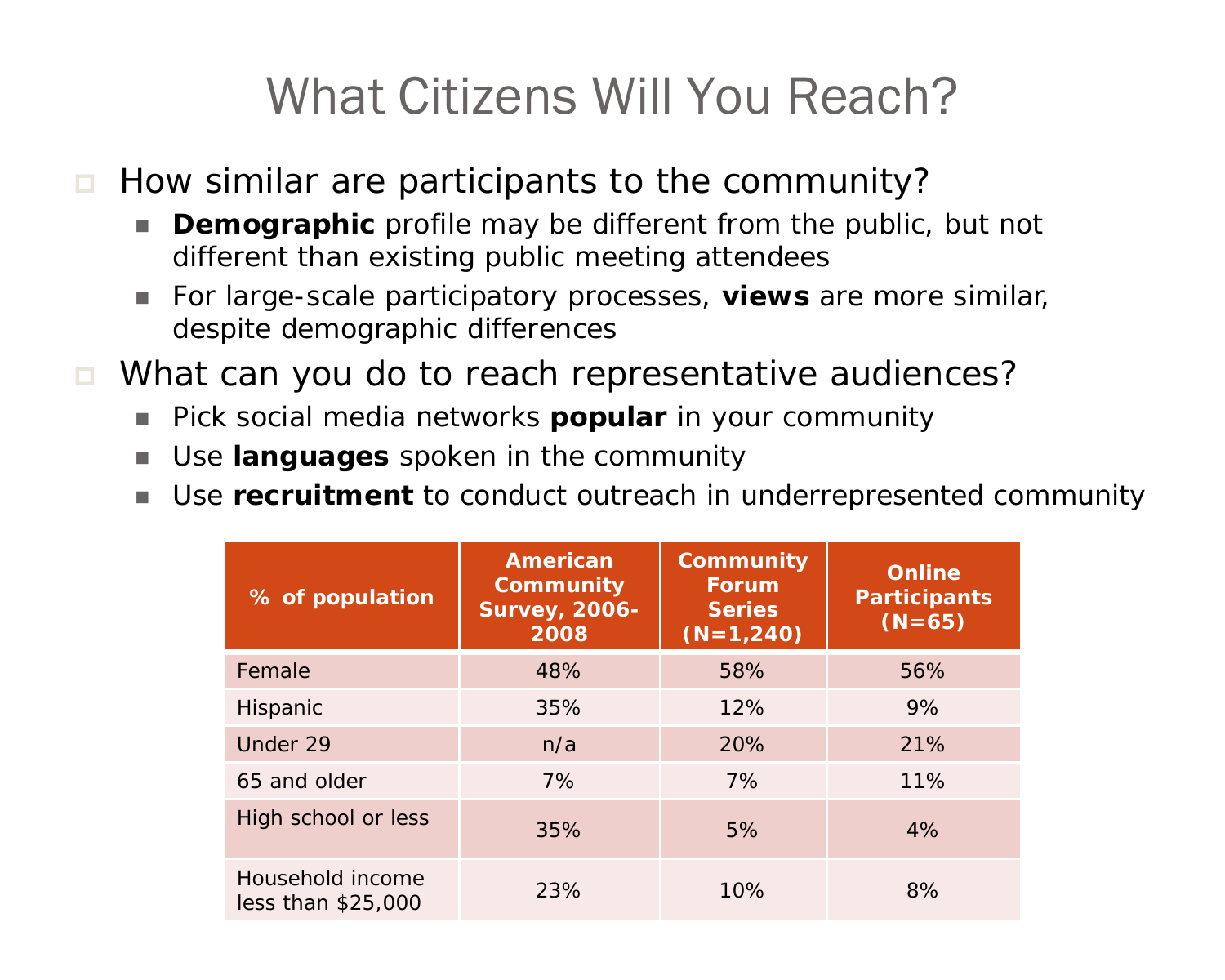## What unintended effects will social media use have in your projects?

- $\blacksquare$  The dilemma of online participation
	- Online tools expand the number of participants
	- May may amplify the voices of the highly engaged
- Citizens may assume you are listening or not understand policy context to provide useful input

|                             | Number of    |
|-----------------------------|--------------|
| <b>Public Meetings</b>      | participants |
| <b>Citizen Task Force</b>   |              |
| Meetings                    | 70           |
| <b>Community Forum</b>      |              |
| Meetings                    | 316          |
| Meeting-In-a-Box            | 300          |
| Kick-off Open House         | 270          |
| Other presentation          | n/a          |
| <b>Online Participation</b> |              |
| Facebook page               | 1,185        |
| <b>Twitter</b>              | 124          |
| Online survey               | 2,247        |
| Website                     | n/a          |
| Other                       |              |
| <b>Mail Survey</b>          | 1,140        |



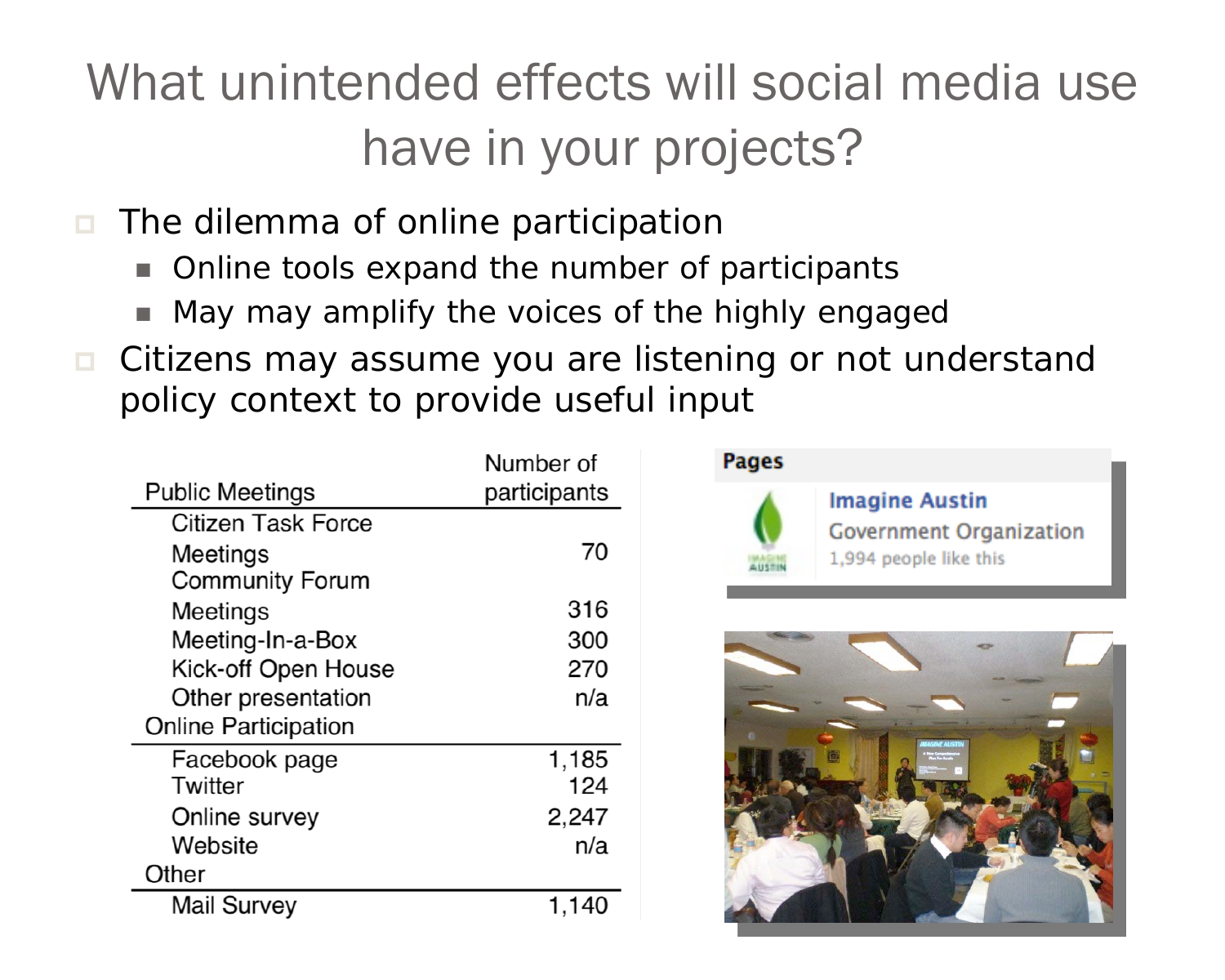### What lessons can we draw when creating social media plans?

- If seeking views, local knowledge, ideas:
	- Use **smarter participation** through careful use of social media or specialized tools
	- Do what is required to **listen** to online input (registration, etc)
- **Coordinate** online strategy with offline opportunities
- Underrepresented groups can be reached through methods that take into account **resources**, existing **engagement**, and **recruitment**
- Too broad messages are not motivating, citizens require **specific contextual information** about exact topic of plan or policy to provide desired input (Comp. Plans)